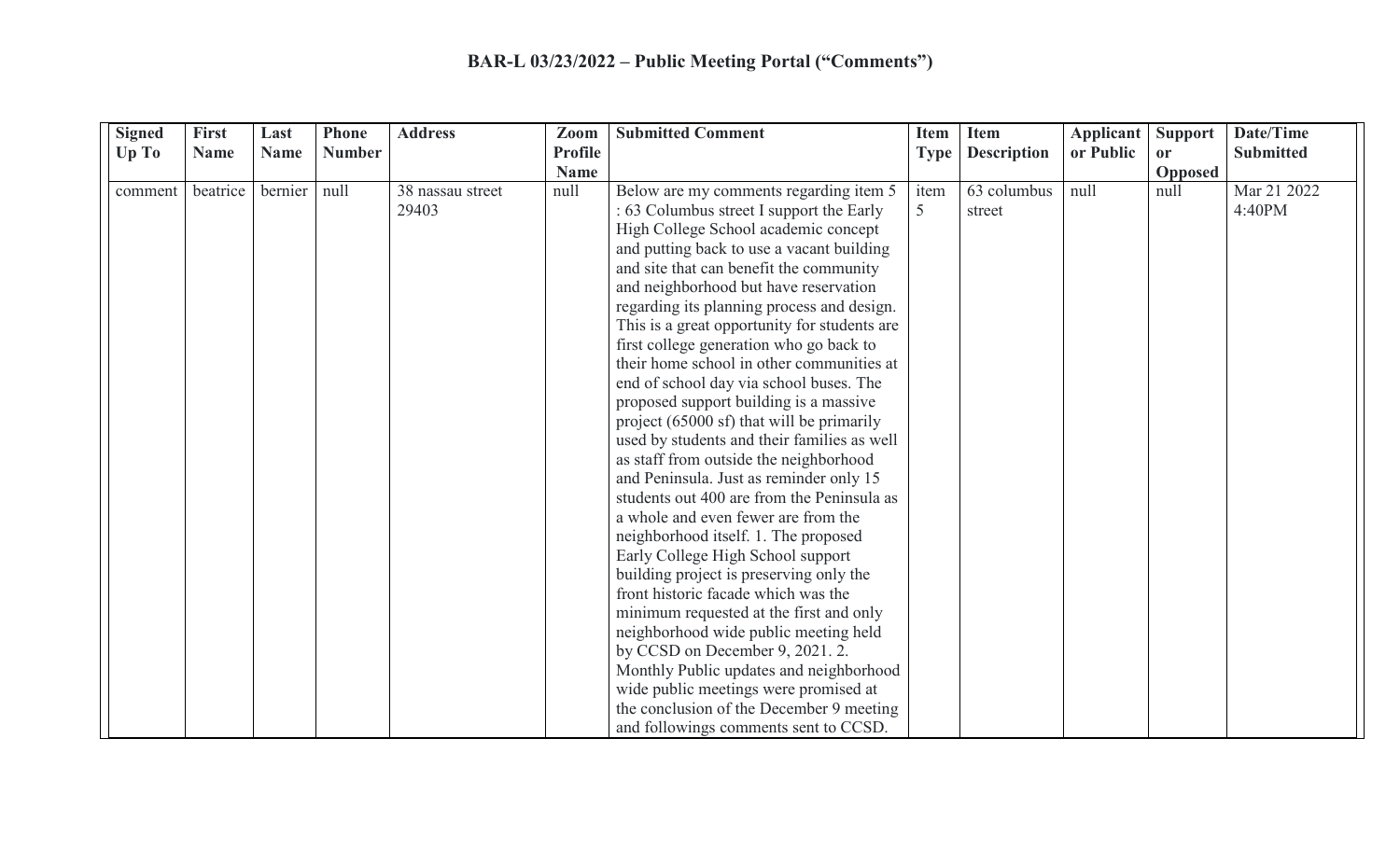|  | In fact the only following public forums    |  |
|--|---------------------------------------------|--|
|  | were have the planning application on       |  |
|  | Thursday March, 2021 and BAR                |  |
|  | schematic design presentation scheduled     |  |
|  | for March 23, 2021. There was no            |  |
|  | monthly updates between December and        |  |
|  | March except for a single in March. Inline  |  |
|  | image 3. The proposed building and its      |  |
|  | program do not take advantage of the        |  |
|  | "early college" experience concept of a     |  |
|  | shared educational use with Trident         |  |
|  | Palmer Campus. While I understand that      |  |
|  | some program aspects are needed such as     |  |
|  |                                             |  |
|  | the gym/multipurpose room and science       |  |
|  | labs not offered on Trident Campus, it      |  |
|  | feels like the building is over programmed  |  |
|  | for an "auxiliary building" which results   |  |
|  | in a bigger building than needed            |  |
|  | especially for a small high school of no    |  |
|  | more that 400 students. Most of the         |  |
|  | classes (teachers) are based at Trident and |  |
|  | students will spend a significant amount    |  |
|  | of their academic schedule on Trident       |  |
|  | campus across the street. The               |  |
|  | administration program/use in particular    |  |
|  | appears much larger than one needed fo a    |  |
|  | very small high school. Also it is unclear  |  |
|  | how the daily crossing between campus       |  |
|  | will be managed, since we assume            |  |
|  | students and staff will cross several times |  |
|  | a day to activities on both side. there     |  |
|  | should be an opportunity for streetscape    |  |
|  | treatment (gates fence, planting, sidewalks |  |
|  |                                             |  |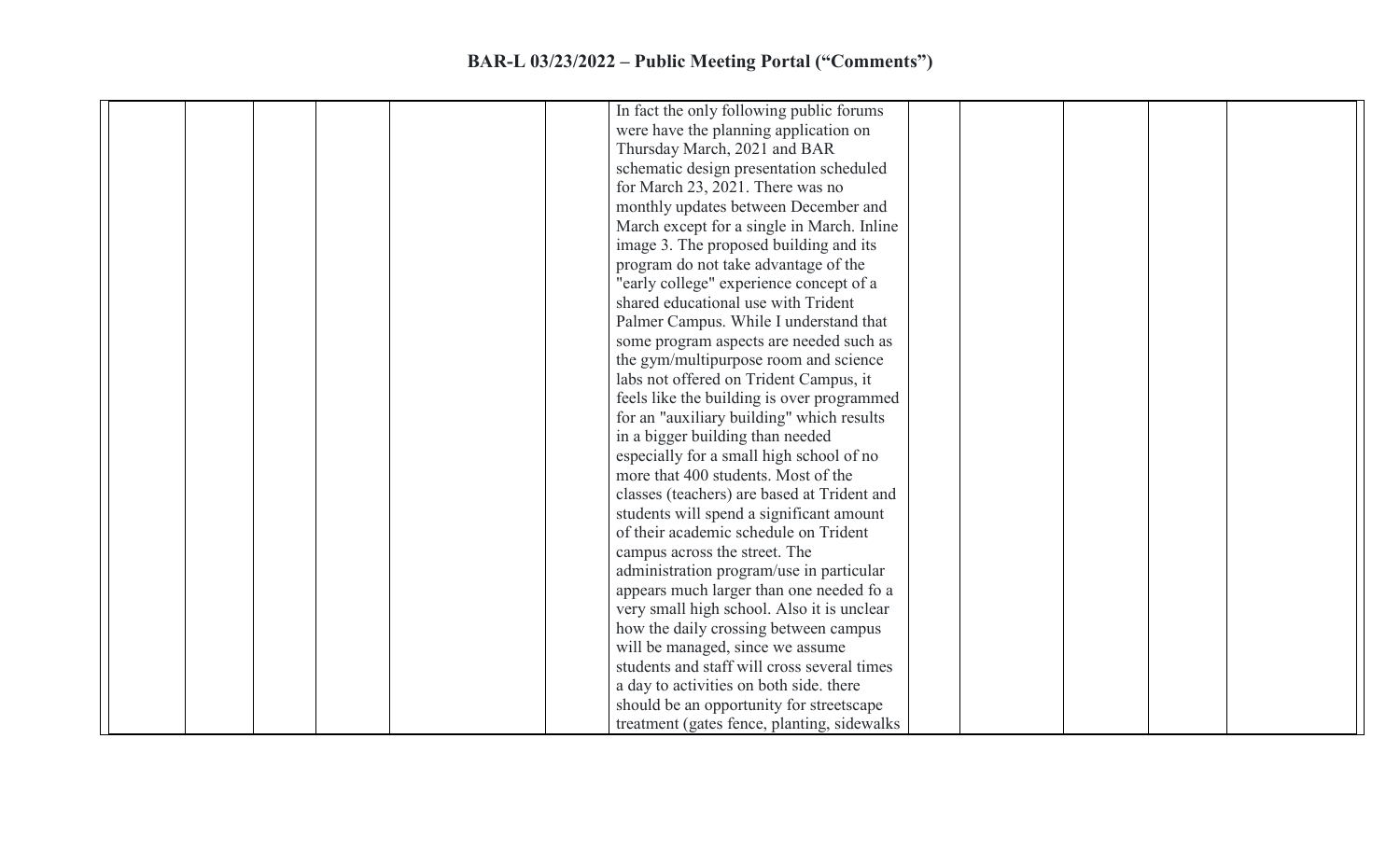| enlargement at crossing etc) on either side  |
|----------------------------------------------|
| as well traffic calming (road humps and      |
| change of street treatment) here to          |
| illustrate the relationship and safety of a  |
| daily on going relationship throughout the   |
| week. 4. The building design and massing     |
| do not take advantage of the site and its    |
| environment. Since the preservation of       |
| existing building has been reduced to the    |
| front facade skin on Columbus Street this    |
| should have freed the design team to         |
| explore a better way to take advantage of    |
| the site with a focus on preserving green    |
| space while accommodating program            |
| elements and parking on site. for instance   |
| the building could have been tighter/more    |
| compact and also go up with a third floor    |
| this would have gone a long way to           |
| preserve open space but also could be        |
| more gracious in volume/massing While        |
| it might cost a bit more to go up the        |
| environmental benefit would be far           |
| greater. Also it might be better to          |
| differentiate the old from the new the       |
| proposed design appears to want to           |
| integrate rather than differentiate so the   |
| architectural result is blurry (a kind of    |
| neither nor) but it should offer a better    |
| architectural expression especially the      |
| facade facing Hampstead Square. 5.           |
| Parking lot, and interior car circulation as |
| well as buses are a big issue. it is         |
| oversized. Trident campus where many         |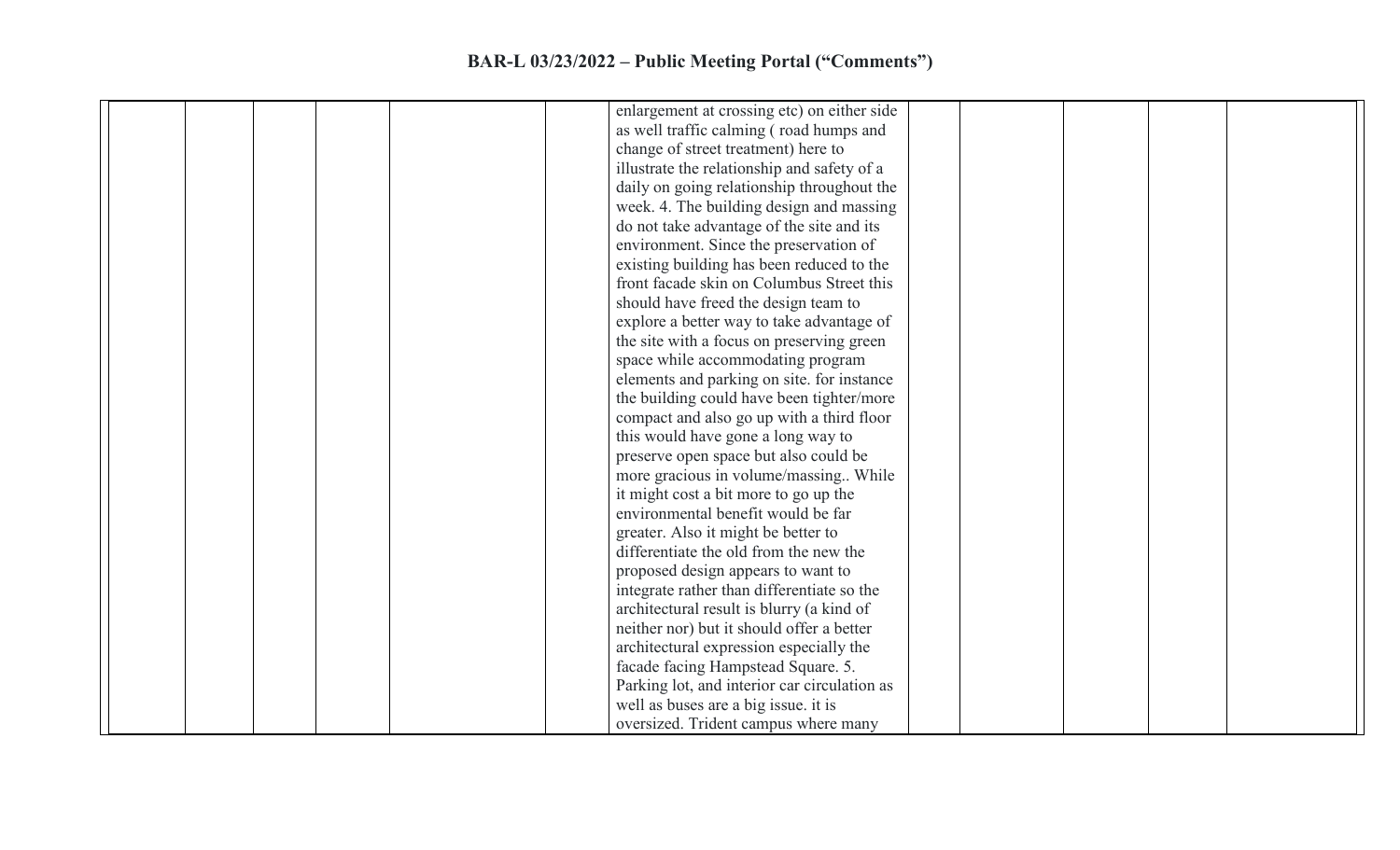|  |  | ECHS classes are taking place offers over    |  |  |
|--|--|----------------------------------------------|--|--|
|  |  | 300 parking spaces of which only 45% is      |  |  |
|  |  | used daily including the entire current      |  |  |
|  |  |                                              |  |  |
|  |  | staff from ECHS and those teaching staff     |  |  |
|  |  | that are also Trident teachers. the campus   |  |  |
|  |  | parking has always been underused            |  |  |
|  |  | (except for 2 years during the great         |  |  |
|  |  | recession) While some additional parking     |  |  |
|  |  | might be needed to accommodate some of       |  |  |
|  |  | the use specific to the auxiliary building   |  |  |
|  |  | but it should not amount to $50+$ parking    |  |  |
|  |  | spaces by far. Also the parking circulation  |  |  |
|  |  | includes a potential for 33 cars lining up   |  |  |
|  |  | that is not needed since most students       |  |  |
|  |  | (first time generation college) go back to   |  |  |
|  |  | heir home school vis buses Most schools      |  |  |
|  |  | on the peninsula dont offer parents off-     |  |  |
|  |  | street parking and line up and wait in the   |  |  |
|  |  | street. so the interior car line up is       |  |  |
|  |  | oversized and circulation should be          |  |  |
|  |  | simplified which will offer a possibility to |  |  |
|  |  | preserve some of the existing green space    |  |  |
|  |  | as well. Regarding bus circulation. the      |  |  |
|  |  | current system is perfect buses are waiting  |  |  |
|  |  | around Conway park which is not              |  |  |
|  |  | bordered by housing and is surrounded        |  |  |
|  |  | with a wider street.bus waiting should       |  |  |
|  |  | remain there since the high school           |  |  |
|  |  | students (no younger kids) are moving        |  |  |
|  |  | across both campus and Columbus street       |  |  |
|  |  | anyway it should not be a big deal           |  |  |
|  |  | especially with a new crossings.             |  |  |
|  |  |                                              |  |  |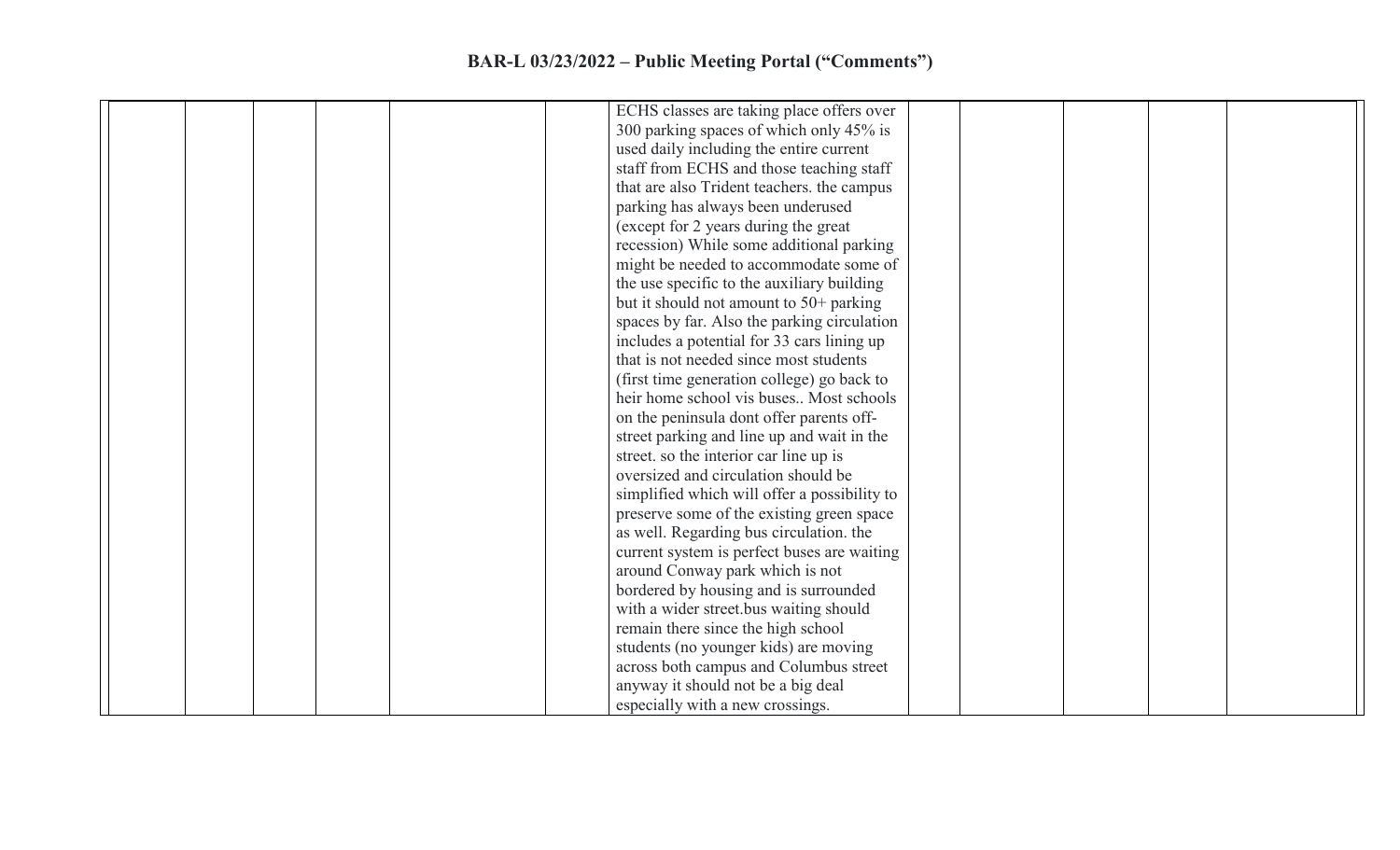|  | Steve | <b>Bailey</b> | null | 38 Nassau   | null |                                    | To: B.A.R.-L, March 23, 2022. From: Steve    | Item | 63       | null | null | Mar 21 |  |
|--|-------|---------------|------|-------------|------|------------------------------------|----------------------------------------------|------|----------|------|------|--------|--|
|  |       |               |      | st.,        |      |                                    | Bailey Re: 63 Columbus St. TMS#459-09-       | 5    | Columbus |      |      | 2022   |  |
|  |       |               |      | charleston, |      | 02-152/153/168. BAR2022-000762     |                                              |      | st.      |      |      | 5:50PM |  |
|  |       |               |      | sc 29403    |      |                                    | TMS#459-09-02-152/153/168 BAR2022-           |      |          |      |      |        |  |
|  |       |               |      |             |      |                                    | 000763 My name is Steve Bailey, and I live   |      |          |      |      |        |  |
|  |       |               |      |             |      |                                    | at 38 Nassau St. in the Eastside. I am a big |      |          |      |      |        |  |
|  |       |               |      |             |      |                                    | supporter of Early College High School       |      |          |      |      |        |  |
|  |       |               |      |             |      |                                    | and appreciate all Principal Denney and      |      |          |      |      |        |  |
|  |       |               |      |             |      |                                    | her students have accomplished. I fully      |      |          |      |      |        |  |
|  |       |               |      |             |      |                                    | support new and improved facilities for      |      |          |      |      |        |  |
|  |       |               |      |             |      |                                    | the school. It is good for the school and    |      |          |      |      |        |  |
|  |       |               |      |             |      |                                    | the neighborhood. I do think, however,       |      |          |      |      |        |  |
|  |       |               |      |             |      |                                    | that this BAR meeting is premature. CCSD     |      |          |      |      |        |  |
|  |       |               |      |             |      |                                    | held a community meeting on the ECHS         |      |          |      |      |        |  |
|  |       |               |      |             |      |                                    | proposal on Dec. 9 at Trident. By any        |      |          |      |      |        |  |
|  |       |               |      |             |      | measure, it was a very contentious |                                              |      |          |      |      |        |  |
|  |       |               |      |             |      | meeting. There was considerable    |                                              |      |          |      |      |        |  |
|  |       |               |      |             |      | community pushback over plans to   |                                              |      |          |      |      |        |  |
|  |       |               |      |             |      |                                    | demolish Fraser Elementary. At the time it   |      |          |      |      |        |  |
|  |       |               |      |             |      | was stated there would be future   |                                              |      |          |      |      |        |  |
|  |       |               |      |             |      |                                    | community meetings. The "summary             |      |          |      |      |        |  |
|  |       |               |      |             |      |                                    | sheet" from the Dec. 9 meeting outlined      |      |          |      |      |        |  |
|  |       |               |      |             |      | the "next steps." "As the project  |                                              |      |          |      |      |        |  |
|  |       |               |      |             |      |                                    | progresses further into design, we will      |      |          |      |      |        |  |
|  |       |               |      |             |      |                                    | review and share additional information      |      |          |      |      |        |  |
|  |       |               |      |             |      | via future community meetings and  |                                              |      |          |      |      |        |  |
|  |       |               |      |             |      |                                    | monthly project updates that can be          |      |          |      |      |        |  |
|  |       |               |      |             |      | found on CCSD's Capital Programs   |                                              |      |          |      |      |        |  |
|  |       |               |      |             |      |                                    | webpage, "Project Status by District",       |      |          |      |      |        |  |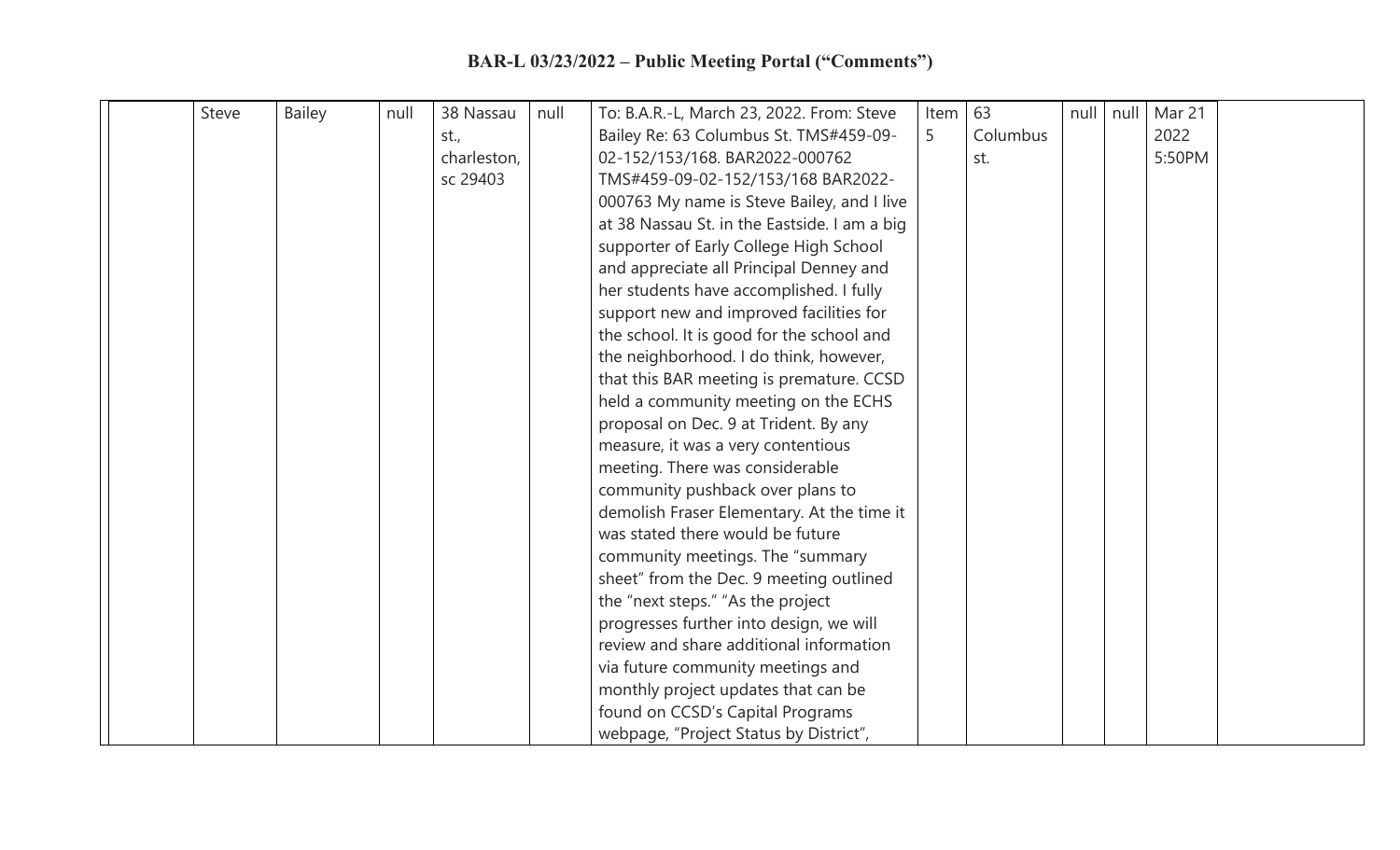| "District 20", "Current Projects"               |
|-------------------------------------------------|
| https://www.ccsdschools.com/Page/7325."         |
| As far as I know there have been no             |
| community meetings and only on                  |
| monthly project update. (That "update,"         |
| from March, is difficult to find and            |
| provides no new information; it is just an      |
| example of checking a box.) I heard a           |
| rumor that CCSD may have met with the           |
| ECDC board, but that meeting (if it             |
| happened) was neither announced nor             |
| open to the wider community. CCSD has a         |
| long history of being a poor neighbor in        |
| the Eastside. I am happy to provide all the     |
| ugly particulars if you like. But suffice it to |
| say that given the history, you would think     |
| CCSD would have gone out of its way to          |
| engage the community in this important          |
| project. You would be wrong. I believe the      |
| BAR would be wise to defer this meeting         |
| and send CCSD back to confer with the           |
| community as it should have done in the         |
| first place. A single one-hour community        |
| meeting is not sufficient for a project of      |
| this importance. That is not community          |
| engagement, that is box checking. If the        |
| board does move ahead tonight, I would          |
| offer three suggestions to CCSD and the         |
| BAR. 1. Aim high, aim for excellence. We        |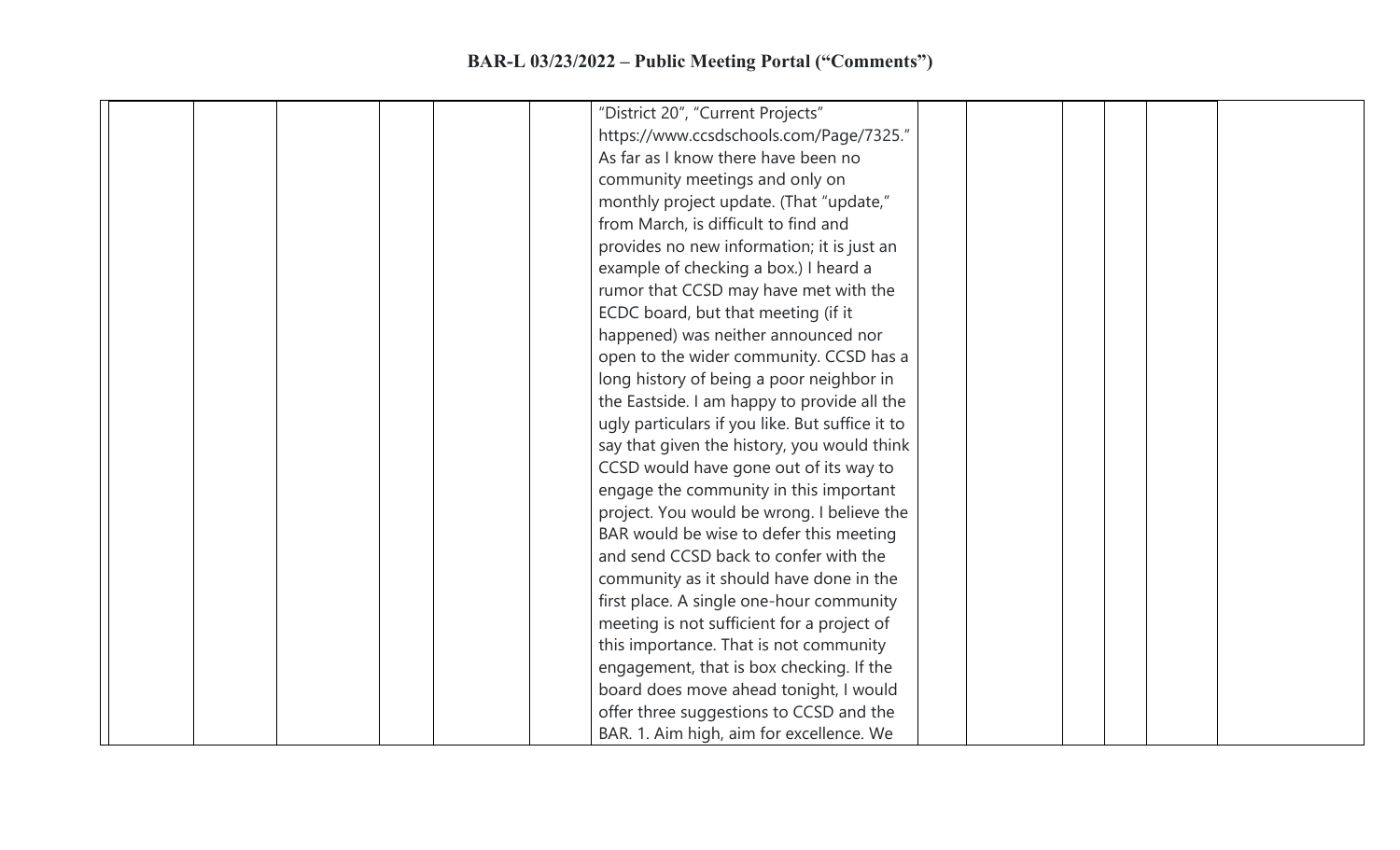|  |  |  | should stop talking about this as a          |  |  |  |
|--|--|--|----------------------------------------------|--|--|--|
|  |  |  | "support building" for ECHS and talk         |  |  |  |
|  |  |  | about it for what it is: The most important  |  |  |  |
|  |  |  | new building in the Eastside in decades -    |  |  |  |
|  |  |  | particularly given its public use and its    |  |  |  |
|  |  |  | location in the heart of the neighborhood    |  |  |  |
|  |  |  | adjacent the city's oldest public park.      |  |  |  |
|  |  |  | ECHS urges its students to aim high, to      |  |  |  |
|  |  |  | seek excellence. The school district and     |  |  |  |
|  |  |  | the BAR should demand the same in this       |  |  |  |
|  |  |  | new building. I hope you will do this when   |  |  |  |
|  |  |  | considering all issues in the building, big  |  |  |  |
|  |  |  | and small. For \$30 million, the public has  |  |  |  |
|  |  |  | a right to demand a first-class facility; we |  |  |  |
|  |  |  | will live with the results for decades. 2.   |  |  |  |
|  |  |  | Collaborate. ECHS is not just another high   |  |  |  |
|  |  |  | school, but one that has a partnership       |  |  |  |
|  |  |  | with a college, Trident Tech. In every case, |  |  |  |
|  |  |  | ECHS and Trident should look for chances     |  |  |  |
|  |  |  | to collaborate. This would make both         |  |  |  |
|  |  |  | fiscal sense and will further the mission of |  |  |  |
|  |  |  | the school. It would be good for both        |  |  |  |
|  |  |  | schools. Collaborate, collaborate,           |  |  |  |
|  |  |  | collaborate. 3. Parking and flooding. I      |  |  |  |
|  |  |  | have been general in my comments here,       |  |  |  |
|  |  |  | but I do have one specific suggestion:       |  |  |  |
|  |  |  | Most of that parking planned behind the      |  |  |  |
|  |  |  | building is not needed and is at odds with   |  |  |  |
|  |  |  | the Dutch Dialogues, which singled out       |  |  |  |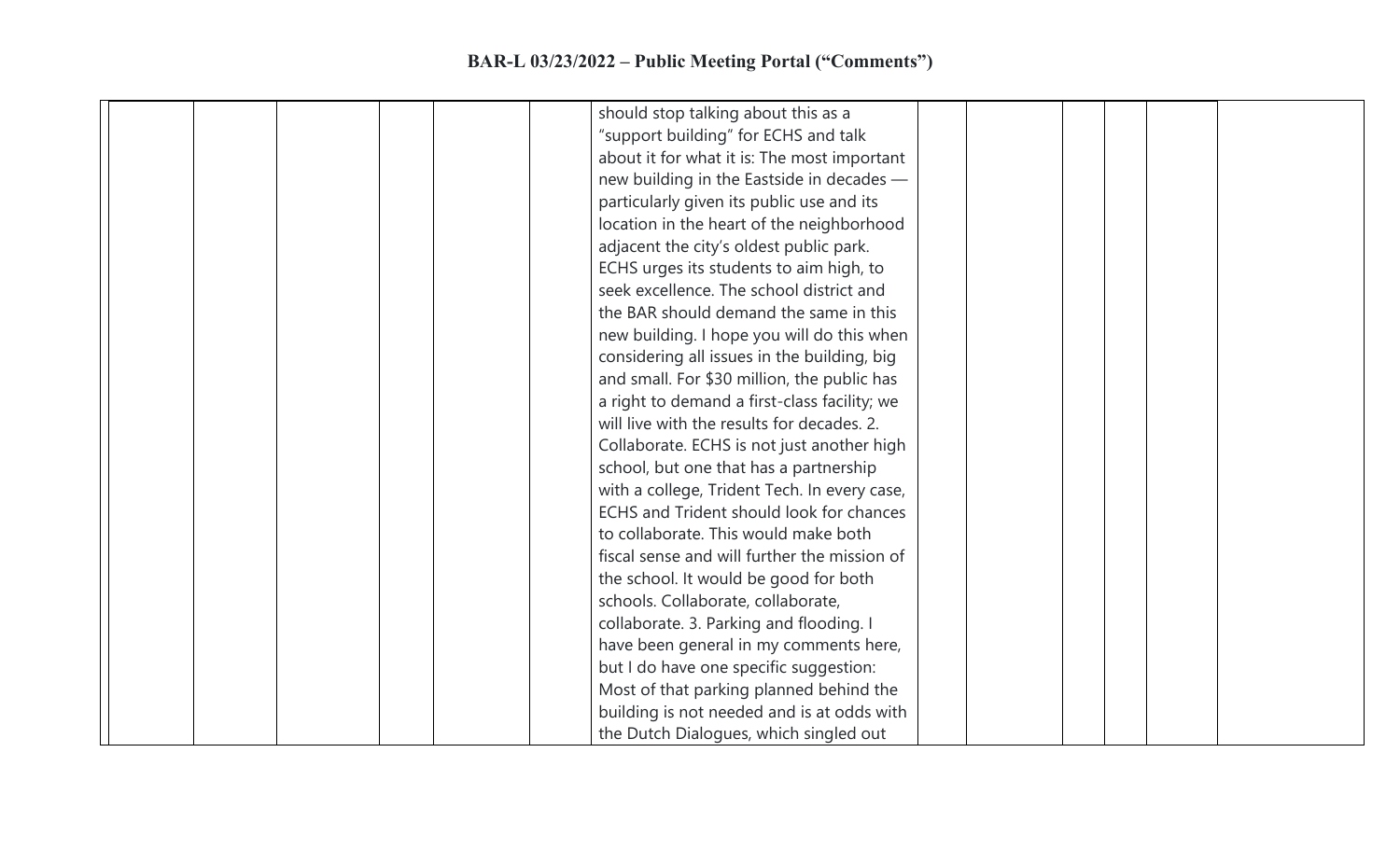| the flooding risks facing the Eastside. To   |
|----------------------------------------------|
| add about 50 parking spaces and provide      |
| room for 33 cars for after-school pickup,    |
| CCSD proposes paving over a large green      |
| field behind the school. This parcel is in a |
| designated flood zone, and the parking       |
| lot will only increase the risk. The parking |
| is not needed and a prime example where      |
| ECHS and Trident could collaborate. The      |
| school doesn't plan to add enrollment        |
| after the new building is completed. The     |
| school currently shares a 300-car parking    |
| lot with Trident Tech, and most classes      |
| will continue to be held at the college.     |
| According to a survey we conducted over      |
| four days in early December, fewer than      |
| 45 percent of the spots are used, leaving    |
| about 170 spaces available daily. (See       |
| parking survey attached.) There is no way    |
| a school that is adding no new students      |
| needs room for another 80 cars. Besides,     |
| adding parking is expensive: \$5,000 to      |
| \$10,000 per spot. Collaborate. I hope the   |
| BAR will send CCSD back to the               |
| community to discuss all the issues raised   |
| here tonight. Thank you for your time. -     |
| Trident/ECHS Parking Survey - Monday.        |
| Tuesday. Wed. Thurs. Average Parked          |
| cars. 133. 130. 137. 127 132 Empty spots.    |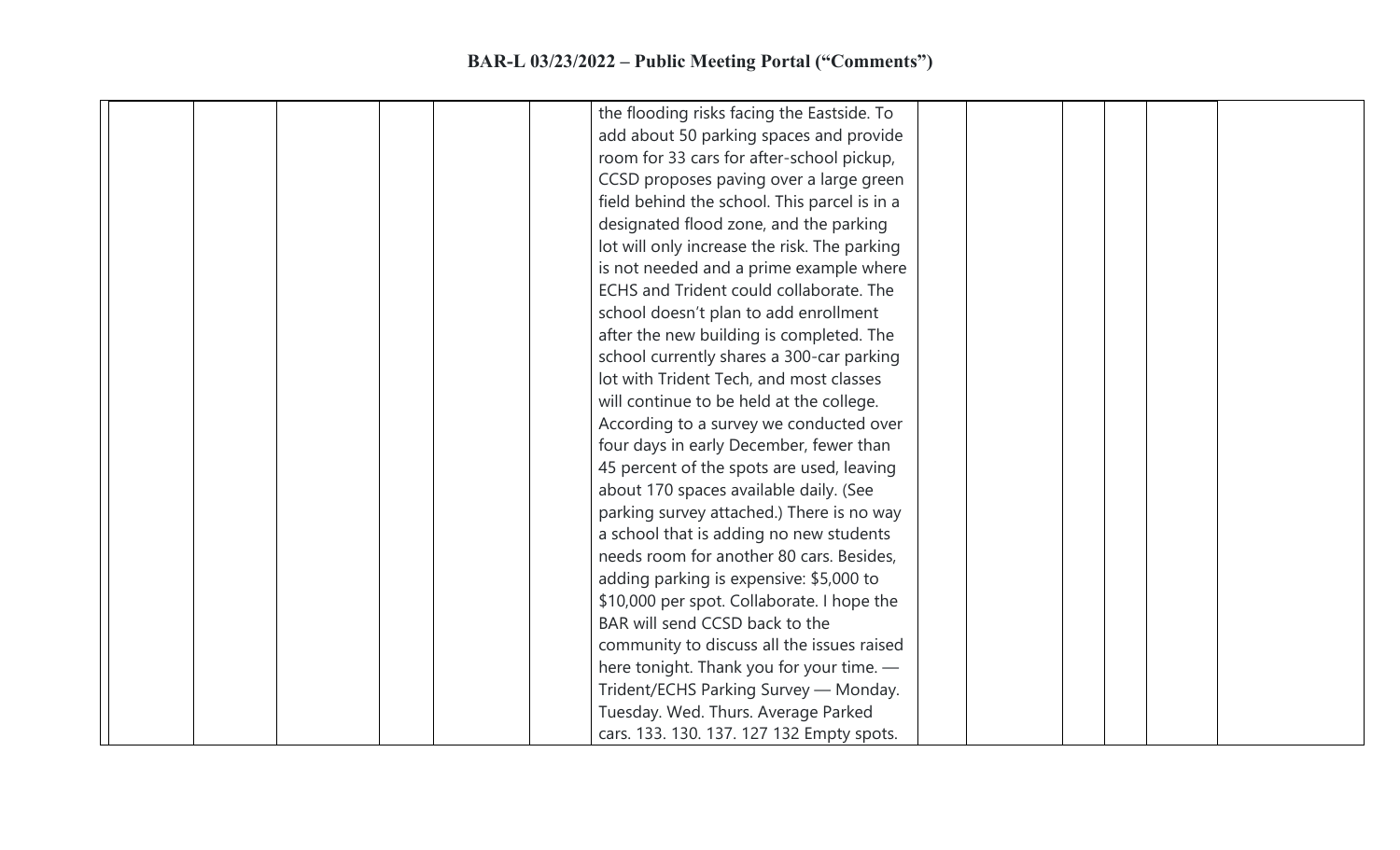|         |       |        |      |                                             |      | 168. 171. 166. 176. 170 % spots filled.<br>44%. 43%. 45%. 42%. 44% Handicapped.<br>10/0. 10/1. 10/0. 10/1 Motorcycle/<br>Moped. 19/0. 19/0. 19/1. 19/1 Notes: *                                                                                                                                                                                                                                                                                                                                                                                                                                                                                                                                                                                                                                                                                                                             |   |                       |      |      |                          |
|---------|-------|--------|------|---------------------------------------------|------|---------------------------------------------------------------------------------------------------------------------------------------------------------------------------------------------------------------------------------------------------------------------------------------------------------------------------------------------------------------------------------------------------------------------------------------------------------------------------------------------------------------------------------------------------------------------------------------------------------------------------------------------------------------------------------------------------------------------------------------------------------------------------------------------------------------------------------------------------------------------------------------------|---|-----------------------|------|------|--------------------------|
|         |       |        |      |                                             |      | Survey conducted Dec. 6-9, 2021, 10-11<br>a.m. each day, by Steve Bailey and<br>Beatrice Bernier. * Two storage sheds<br>could provide another 4 parking spots.                                                                                                                                                                                                                                                                                                                                                                                                                                                                                                                                                                                                                                                                                                                             |   |                       |      |      |                          |
| comment | Steve | Bailey | null | 38 Nassau<br>st.,<br>charleston<br>sc 29403 | null | To: B.A.R.-L, March 23, 2022. From: Steve<br>Bailey Re: 63 Columbus St. TMS#459-09-<br>02-152/153/168. BAR2022-000762<br>TMS#459-09-02-152/153/168 BAR2022-<br>000763 My name is Steve Bailey, and I live<br>at 38 Nassau St. in the Eastside. I am a big<br>supporter of Early College High School<br>and appreciate all Principal Denney and<br>her students have accomplished. I fully<br>support new and improved facilities for<br>the school. It is good for the school and<br>the neighborhood. I do think, however,<br>that this BAR meeting is premature. CCSD<br>held a community meeting on the ECHS<br>proposal on Dec. 9 at Trident. By any<br>measure, it was a very contentious<br>meeting. There was considerable<br>community pushback over plans to<br>demolish Fraser Elementary. At the time it<br>was stated there would be future<br>community meetings. The "summary | 6 | 63<br>columbus<br>st. | null | null | Mar 21<br>2022<br>5:56PM |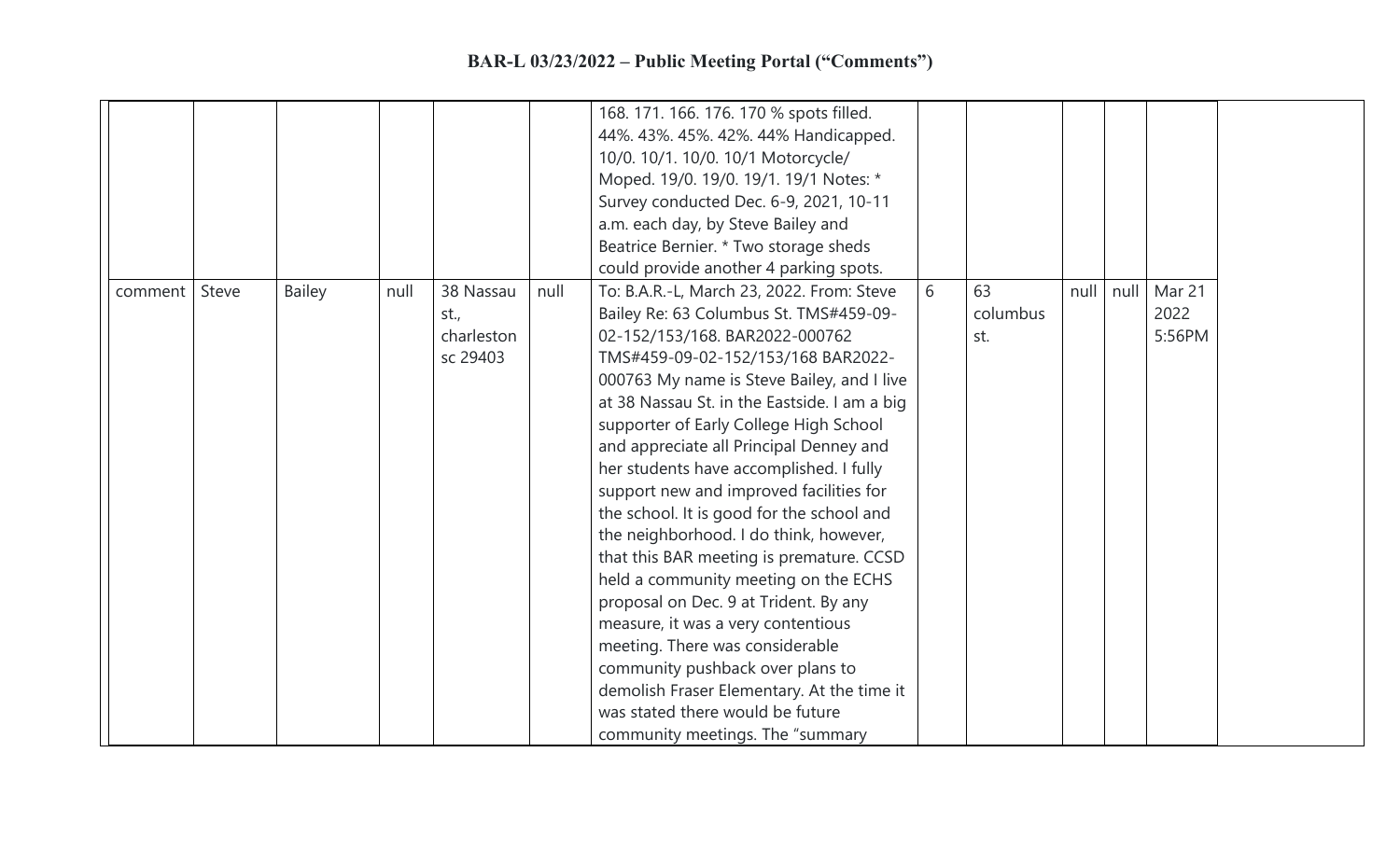| sheet" from the Dec. 9 meeting outlined         |
|-------------------------------------------------|
| the "next steps." "As the project               |
| progresses further into design, we will         |
| review and share additional information         |
| via future community meetings and               |
| monthly project updates that can be             |
| found on CCSD's Capital Programs                |
| webpage, "Project Status by District",          |
| "District 20", "Current Projects"               |
| https://www.ccsdschools.com/Page/7325."         |
| As far as I know there have been no             |
| community meetings and only on                  |
| monthly project update. (That "update,"         |
| from March, is difficult to find and            |
| provides no new information; it is just an      |
| example of checking a box.) I heard a           |
| rumor that CCSD may have met with the           |
| ECDC board, but that meeting (if it             |
| happened) was neither announced nor             |
| open to the wider community. CCSD has a         |
| long history of being a poor neighbor in        |
| the Eastside. I am happy to provide all the     |
| ugly particulars if you like. But suffice it to |
| say that given the history, you would think     |
| CCSD would have gone out of its way to          |
| engage the community in this important          |
| project. You would be wrong. I believe the      |
| BAR would be wise to defer this meeting         |
| and send CCSD back to confer with the           |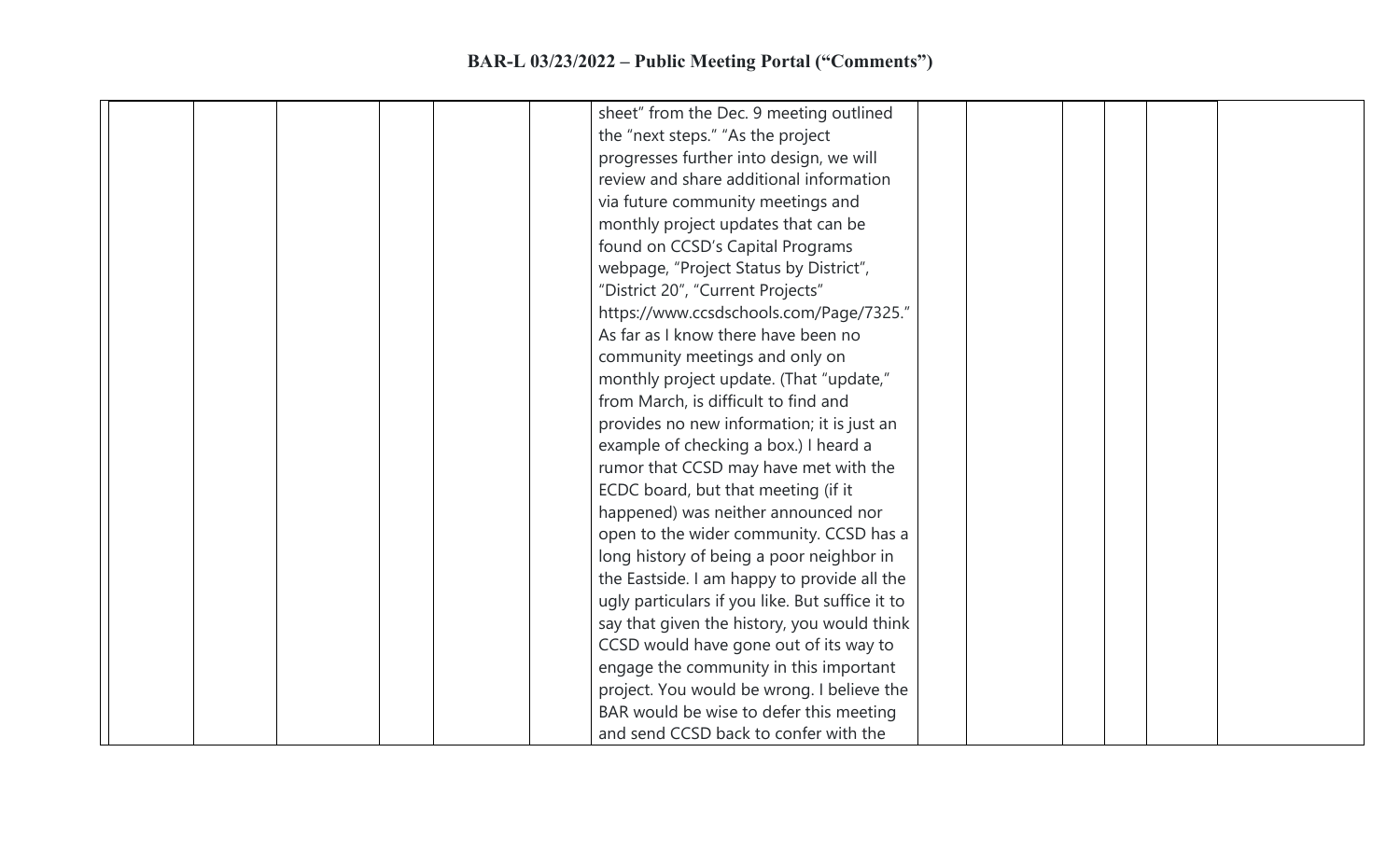| community as it should have done in the      |
|----------------------------------------------|
| first place. A single one-hour community     |
| meeting is not sufficient for a project of   |
| this importance. That is not community       |
| engagement, that is box checking. If the     |
| board does move ahead tonight, I would       |
| offer three suggestions to CCSD and the      |
| BAR. 1. Aim high, aim for excellence. We     |
| should stop talking about this as a          |
| "support building" for ECHS and talk         |
| about it for what it is: The most important  |
| new building in the Eastside in decades -    |
| particularly given its public use and its    |
| location in the heart of the neighborhood    |
| adjacent the city's oldest public park.      |
| ECHS urges its students to aim high, to      |
| seek excellence. The school district and     |
| the BAR should demand the same in this       |
| new building. I hope you will do this when   |
| considering all issues in the building, big  |
| and small. For \$30 million, the public has  |
| a right to demand a first-class facility; we |
| will live with the results for decades. 2.   |
|                                              |
| Collaborate. ECHS is not just another high   |
| school, but one that has a partnership       |
| with a college, Trident Tech. In every case, |
| ECHS and Trident should look for chances     |
| to collaborate. This would make both         |
| fiscal sense and will further the mission of |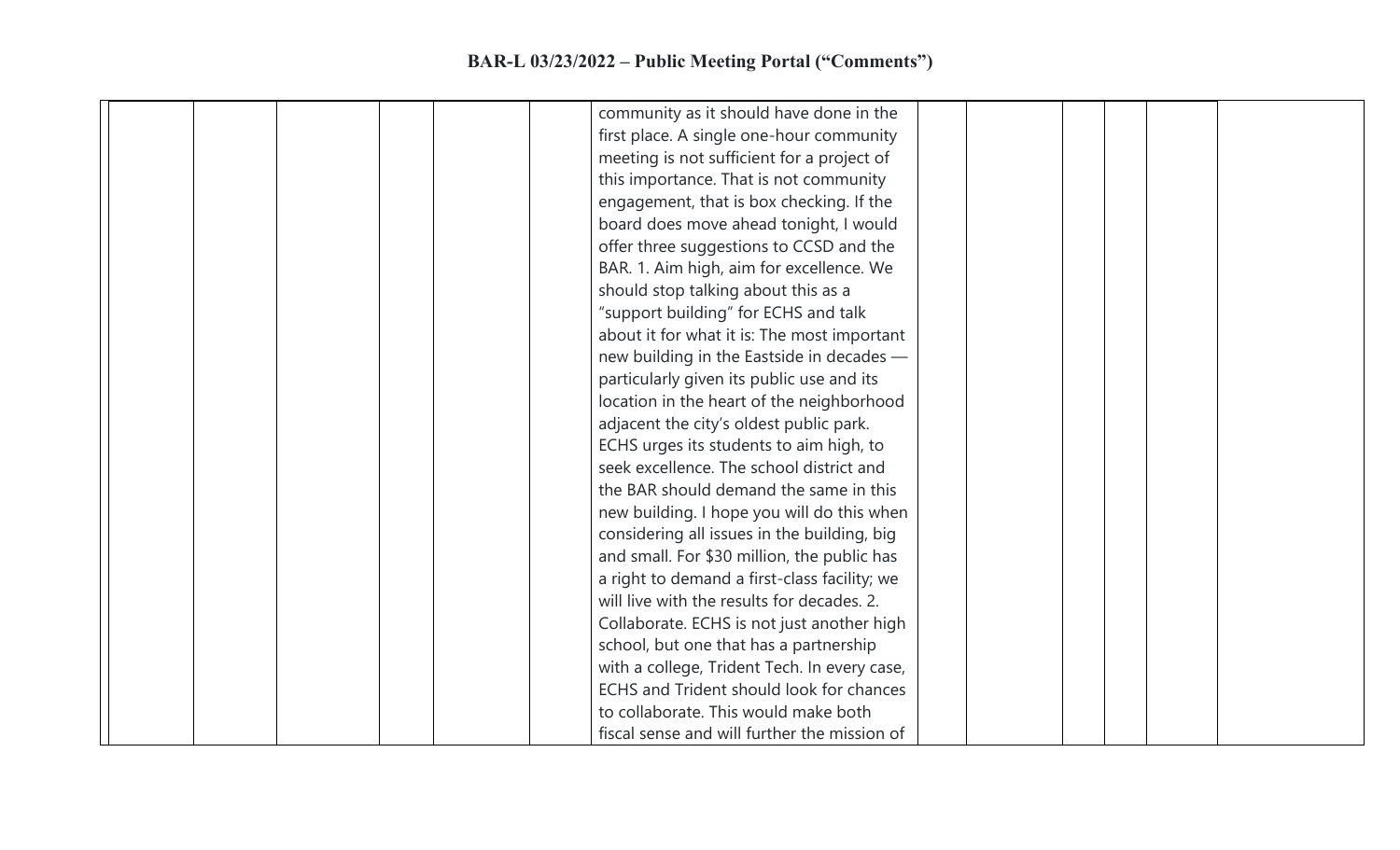| the school. It would be good for both        |
|----------------------------------------------|
| schools. Collaborate, collaborate,           |
| collaborate. 3. Parking and flooding. I      |
| have been general in my comments here,       |
| but I do have one specific suggestion:       |
| Most of that parking planned behind the      |
| building is not needed and is at odds with   |
| the Dutch Dialogues, which singled out       |
| the flooding risks facing the Eastside. To   |
| add about 50 parking spaces and provide      |
| room for 33 cars for after-school pickup,    |
| CCSD proposes paving over a large green      |
| field behind the school. This parcel is in a |
| designated flood zone, and the parking       |
| lot will only increase the risk. The parking |
| is not needed and a prime example where      |
| ECHS and Trident could collaborate. The      |
| school doesn't plan to add enrollment        |
| after the new building is completed. The     |
| school currently shares a 300-car parking    |
| lot with Trident Tech, and most classes      |
| will continue to be held at the college.     |
| According to a survey we conducted over      |
| four days in early December, fewer than      |
| 45 percent of the spots are used, leaving    |
| about 170 spaces available daily. (See       |
| parking survey attached.) There is no way    |
| a school that is adding no new students      |
| needs room for another 80 cars. Besides,     |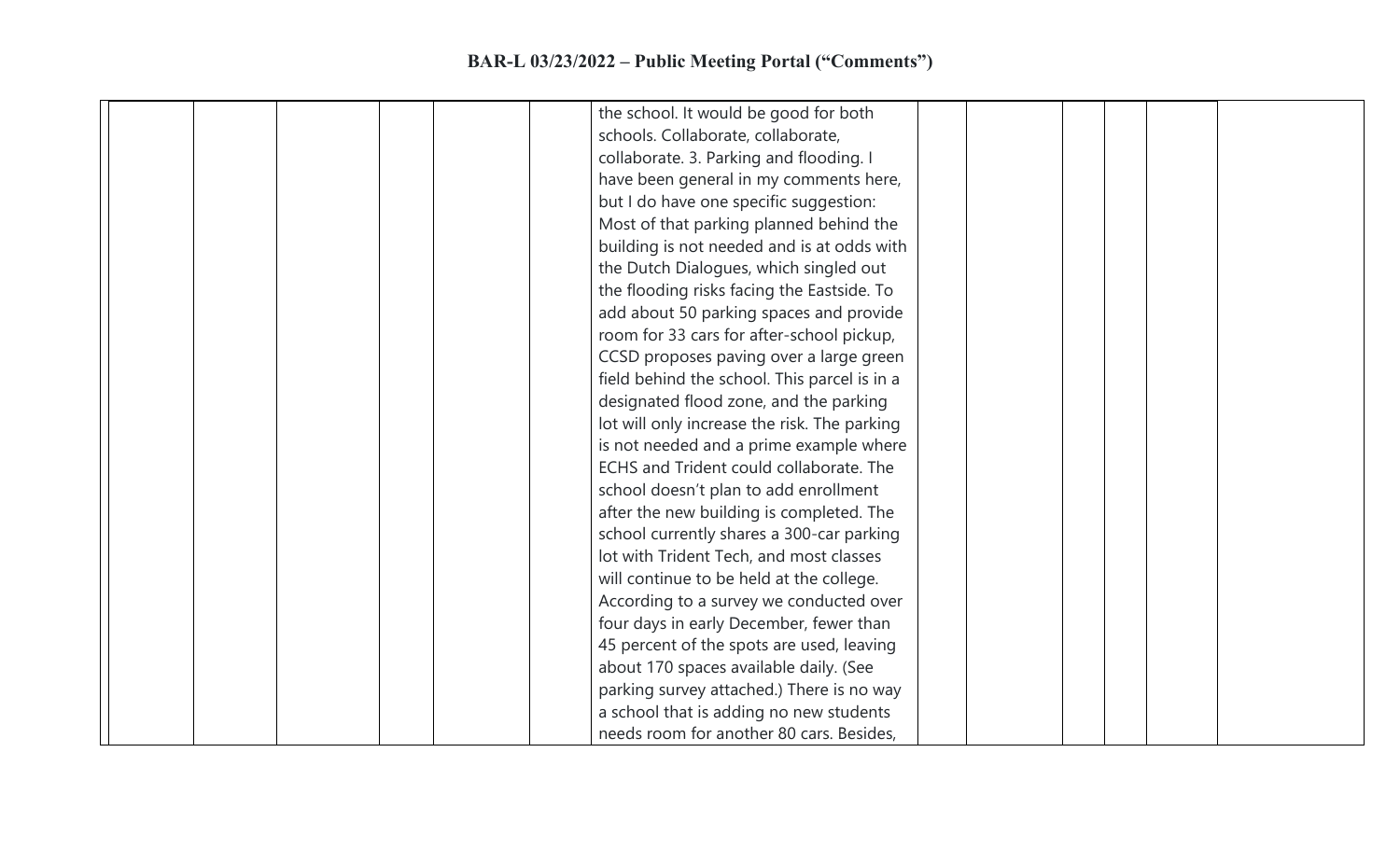|         |          |         |      |                       |      | adding parking is expensive: \$5,000 to<br>\$10,000 per spot. Collaborate. I hope the<br>BAR will send CCSD back to the<br>community to discuss all the issues raised<br>here tonight. Thank you for your time. -<br>Trident/ECHS Parking Survey - Monday.<br>Tuesday. Wed. Thurs. Average Parked<br>cars. 133. 130. 137. 127 132 Empty spots.<br>168. 171. 166. 176. 170 % spots filled.<br>44%. 43%. 45%. 42%. 44% Handicapped.<br>10/0. 10/1. 10/0. 10/1 Motorcycle/<br>Moped. 19/0. 19/0. 19/1. 19/1 Notes: *<br>Survey conducted Dec. 6-9, 2021, 10-11<br>a.m. each day, by Steve Bailey and<br>Beatrice Bernier. * Two storage sheds<br>could provide another 4 parking spots. |           |                          |      |      |                          |
|---------|----------|---------|------|-----------------------|------|--------------------------------------------------------------------------------------------------------------------------------------------------------------------------------------------------------------------------------------------------------------------------------------------------------------------------------------------------------------------------------------------------------------------------------------------------------------------------------------------------------------------------------------------------------------------------------------------------------------------------------------------------------------------------------------|-----------|--------------------------|------|------|--------------------------|
| comment | beatrice | bernier | null | 38 nassau<br>st apt b | null | Below are my comments regarding item 6<br>: 63 Columbus street (i also posted by<br>mistake under item 5 so keep this one) I<br>support the Early High College School<br>academic concept and putting back to<br>use a vacant building and site that can<br>benefit the community and neighborhood<br>but have reservation regarding its<br>planning process and design. This is a<br>great opportunity for students are first<br>college generation who go back to their<br>home school in other communities at end<br>of school day via school buses. The                                                                                                                          | item<br>6 | 63<br>columbus<br>street | null | null | Mar 21<br>2022<br>5:56PM |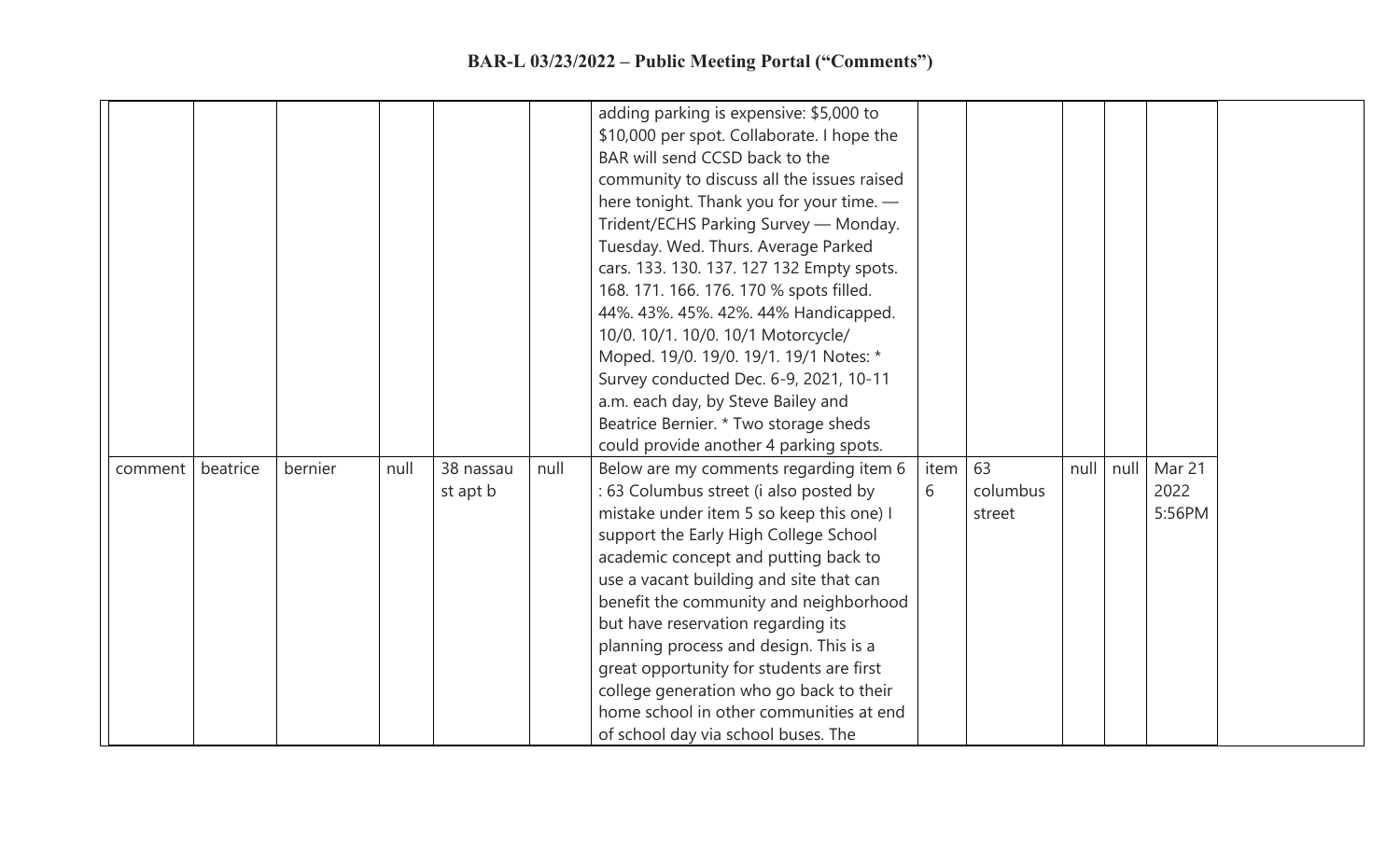|  | proposed support building is a massive        |  |  |
|--|-----------------------------------------------|--|--|
|  | project (65000 sf) that will be primarily     |  |  |
|  | used by students and their families as well   |  |  |
|  | as staff from outside the neighborhood        |  |  |
|  | and Peninsula. Just as reminder only 15       |  |  |
|  | students out 400 are from the Peninsula       |  |  |
|  | as a whole and even fewer are from the        |  |  |
|  | neighborhood itself. 1. The proposed Early    |  |  |
|  | College High School support building          |  |  |
|  | project is preserving only the front historic |  |  |
|  | facade which was the minimum requested        |  |  |
|  | at the first and only neighborhood wide       |  |  |
|  | public meeting held by CCSD on                |  |  |
|  | December 9, 2021. 2. Monthly Public           |  |  |
|  | updates and neighborhood wide public          |  |  |
|  | meetings were promised at the conclusion      |  |  |
|  | of the December 9 meeting and                 |  |  |
|  | followings comments sent to CCSD. In fact     |  |  |
|  | the only following public forums were         |  |  |
|  | have the planning application on              |  |  |
|  | Thursday March, 2021 and BAR schematic        |  |  |
|  | design presentation scheduled for March       |  |  |
|  | 23, 2021. There was no monthly updates        |  |  |
|  | between December and March except for         |  |  |
|  | a single in March. Inline image 3. The        |  |  |
|  | proposed building and its program do not      |  |  |
|  | take advantage of the "early college"         |  |  |
|  | experience concept of a shared                |  |  |
|  | educational use with Trident Palmer           |  |  |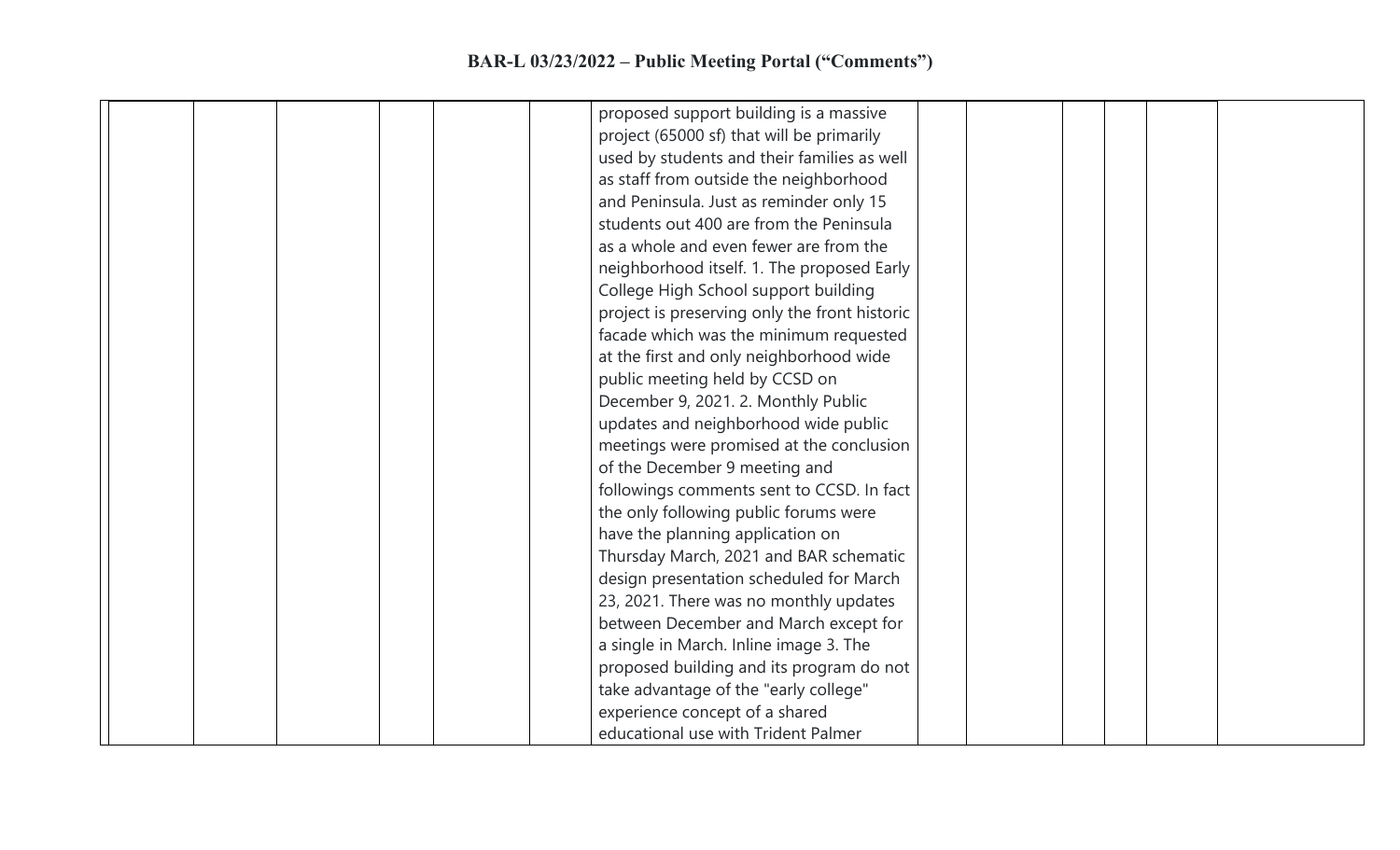| Campus. While I understand that some        |
|---------------------------------------------|
| program aspects are needed such as the      |
| gym/multipurpose room and science labs      |
|                                             |
| not offered on Trident Campus, it feels     |
| like the building is over programmed for    |
| an "auxiliary building" which results in a  |
| bigger building than needed especially for  |
| a small high school of no more that 400     |
| students. Most of the classes (teachers)    |
| are based at Trident and students will      |
| spend a significant amount of their         |
| academic schedule on Trident campus         |
| across the street. The administration       |
| program/use in particular seemed much       |
| larger that one needed fo a small high      |
| school. Also it is unclear how the daily    |
| crossing between campus will be             |
| managed, since we assume students and       |
| staff will cross several times a day to     |
| activities on both side, there should be an |
| opportunity for streetscape treatment       |
| (gates fence, planting, sidewalks           |
| enlargement at crossing etc) on either      |
| side as well traffic calming (road humps    |
| and change of street treatment) here to     |
| illustrate the relationship and safety of a |
| daily on going relationship throughout      |
| the week. 4. The building design and its    |
|                                             |
| massing do not take advantage of the site   |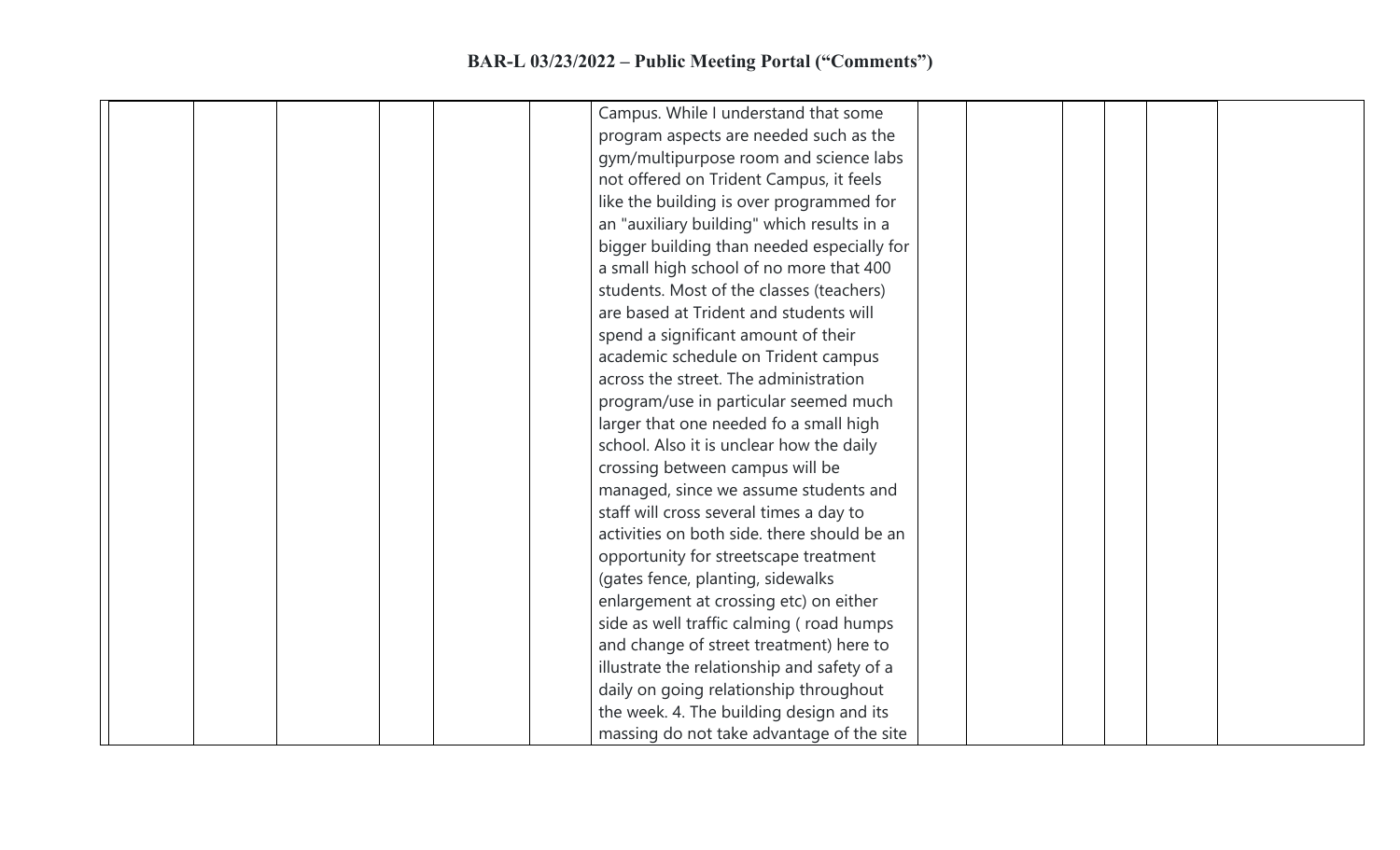| and its environment. Since the                |
|-----------------------------------------------|
| preservation of existing building has been    |
| reduced to the front facade skin on           |
| Columbus Street this should have freed        |
| the design team to explore a better way       |
| to take advantage of the site with a focus    |
| on preserving green space while               |
| accommodating program elements and            |
| parking on site. for instance the building    |
| could have been tighter/more compact          |
| and also go up with a third floor this        |
| would have gone a long way to preserve        |
| open space but also could be more             |
| gracious in volume/massing. While it          |
| might cost a bit more to go up the            |
| environmental benefit would be far            |
| greater. Also it might be better to           |
| differentiate the old/historic from the new   |
| the proposed design appears to want to        |
| integrate rather than differentiate, the      |
| architectural result is blurry (a kind of     |
| neither nor) but it should offer a better     |
| architectural expression especially the       |
| facade facing Hampstead Square. 5.            |
| Parking lot, interior car circulation as well |
| as buses are a big issue. it is oversized.    |
| Trident campus where many ECHS classes        |
| are taking place offer over 300 parking       |
| spaces of which only 45% is used daily        |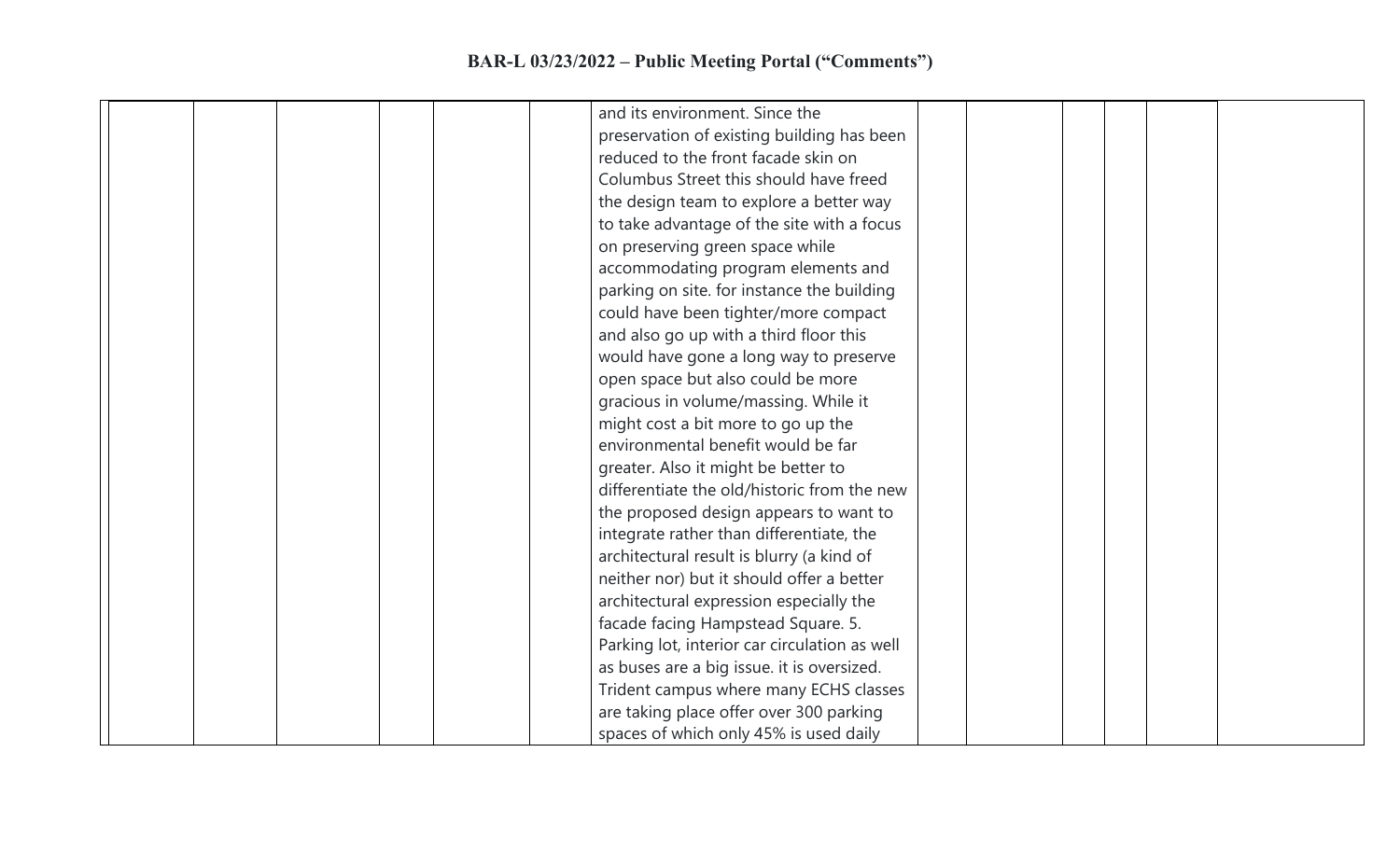| including the entire current staff from      |  |  |
|----------------------------------------------|--|--|
| ECHS and those teaching staff that are       |  |  |
| also trident teachers. While some            |  |  |
| additional parking might be needed to        |  |  |
| accommodate some the use specific to         |  |  |
| the auxiliary building but this should not   |  |  |
| amount to 50+ spaces by far. Also the        |  |  |
| parking circulation includes a potential for |  |  |
| 33 cars lining up that is not needed since   |  |  |
| most students (first time generation         |  |  |
| college) go back to heir home school vis     |  |  |
| buses Most schools on the peninsula          |  |  |
| dont offer parents off-street parking and    |  |  |
| line up and wait in the street. so the       |  |  |
| interior car line up is oversized and        |  |  |
| circulation should be simplified which will  |  |  |
| offer a possibility to preserve some of the  |  |  |
| existing green space as well. Regarding      |  |  |
| bus circulation. the current system is       |  |  |
| perfect buses are waiting around Conway      |  |  |
| park which is not bordered by housing        |  |  |
| and a wider street. it should remain there   |  |  |
| since the high school students (no           |  |  |
| younger kids) are moving across both         |  |  |
| campus and Columbus street anyway it         |  |  |
| should not be a big deal especially with a   |  |  |
| new crossings.                               |  |  |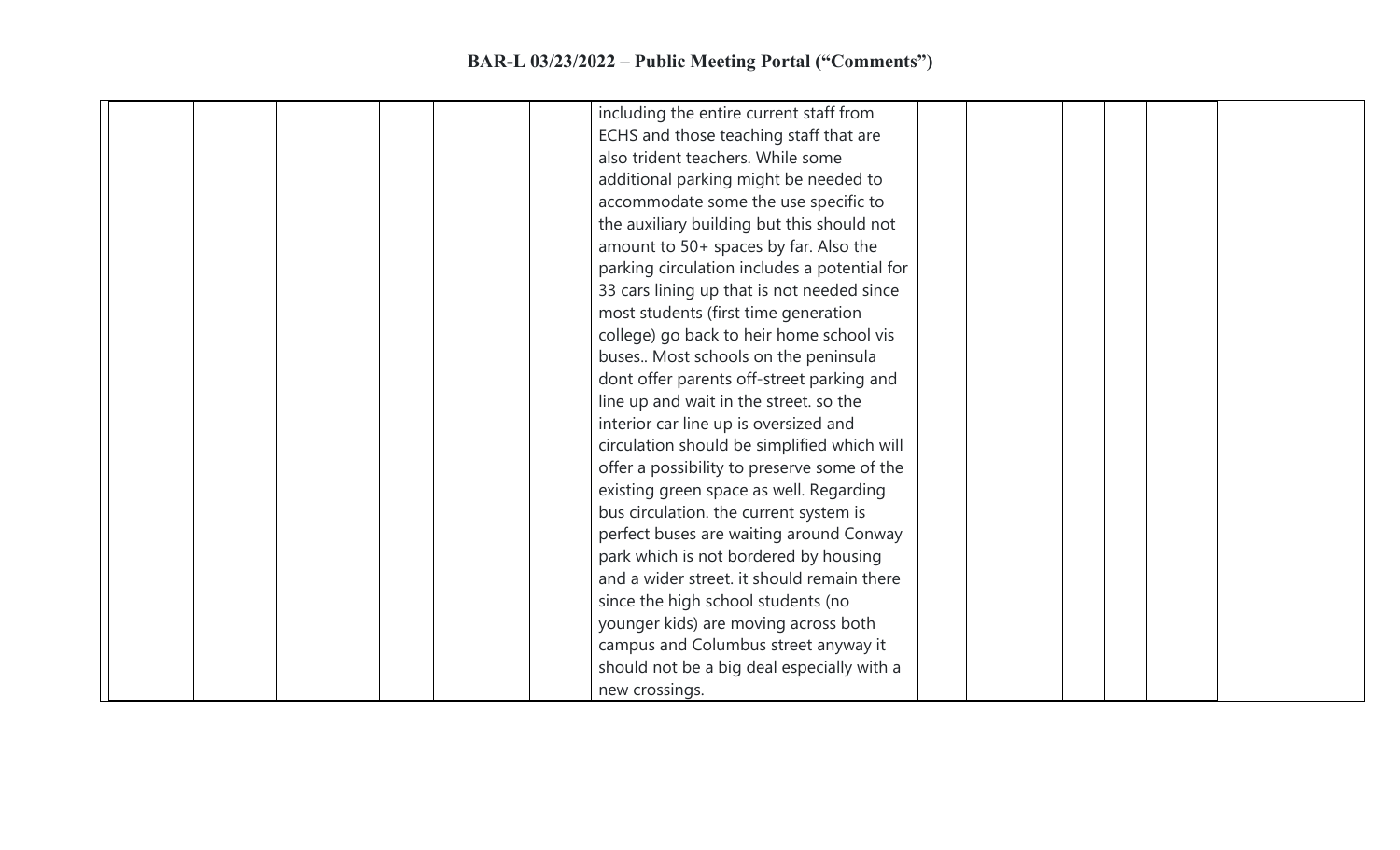| comment | Christina | <b>Butler</b> | null | 6       | null | To the City of Charleston Board of             | 5   | 63         | null | null | Mar 22 |  |
|---------|-----------|---------------|------|---------|------|------------------------------------------------|-----|------------|------|------|--------|--|
|         |           |               |      | Hampden |      | Architectural Review Large, As a longtime      | and | Columbus,  |      |      | 2022   |  |
|         |           |               |      | Court   |      | Eastside resident and taxpayer, I am           | 6   | Fraser     |      |      | 8:54AM |  |
|         |           |               |      |         |      | writing to express concern about the           |     | Elementary |      |      |        |  |
|         |           |               |      |         |      | proposed demolition or partial demolition      |     |            |      |      |        |  |
|         |           |               |      |         |      | of the historic Wilmot Fraser campus on        |     |            |      |      |        |  |
|         |           |               |      |         |      | Columbus Street. While I support the Early     |     |            |      |      |        |  |
|         |           |               |      |         |      | College program at that location, I have       |     |            |      |      |        |  |
|         |           |               |      |         |      | two areas of concern. First, more study is     |     |            |      |      |        |  |
|         |           |               |      |         |      | needed on rehabilitating the existing          |     |            |      |      |        |  |
|         |           |               |      |         |      | building instead of removing and               |     |            |      |      |        |  |
|         |           |               |      |         |      | replacing it. It sets a terrible precedent     |     |            |      |      |        |  |
|         |           |               |      |         |      | that CCSD opted first for a demolition         |     |            |      |      |        |  |
|         |           |               |      |         |      | permit and have not even conducted a           |     |            |      |      |        |  |
|         |           |               |      |         |      | feasibility study for rehabilitation before    |     |            |      |      |        |  |
|         |           |               |      |         |      | beginning the permit application process.      |     |            |      |      |        |  |
|         |           |               |      |         |      | Fraser Elementary is in the historic district, |     |            |      |      |        |  |
|         |           |               |      |         |      | and demolition should never be the first       |     |            |      |      |        |  |
|         |           |               |      |         |      | choice, especially for a culturally            |     |            |      |      |        |  |
|         |           |               |      |         |      | significant equalization school, of which      |     |            |      |      |        |  |
|         |           |               |      |         |      | there are few remaining in the city.           |     |            |      |      |        |  |
|         |           |               |      |         |      | Courtenay was rehabilitated as Charleston      |     |            |      |      |        |  |
|         |           |               |      |         |      | Progressive, so there is no reason not to      |     |            |      |      |        |  |
|         |           |               |      |         |      | at least consider a similar option for         |     |            |      |      |        |  |
|         |           |               |      |         |      | Fraser. Further, the seismic report for the    |     |            |      |      |        |  |
|         |           |               |      |         |      | building conducted by CCSD indicates the       |     |            |      |      |        |  |
|         |           |               |      |         |      | building is very salvageable. While the        |     |            |      |      |        |  |
|         |           |               |      |         |      | report is a decade old and the repair          |     |            |      |      |        |  |
|         |           |               |      |         |      | estimates need to be updated, said report      |     |            |      |      |        |  |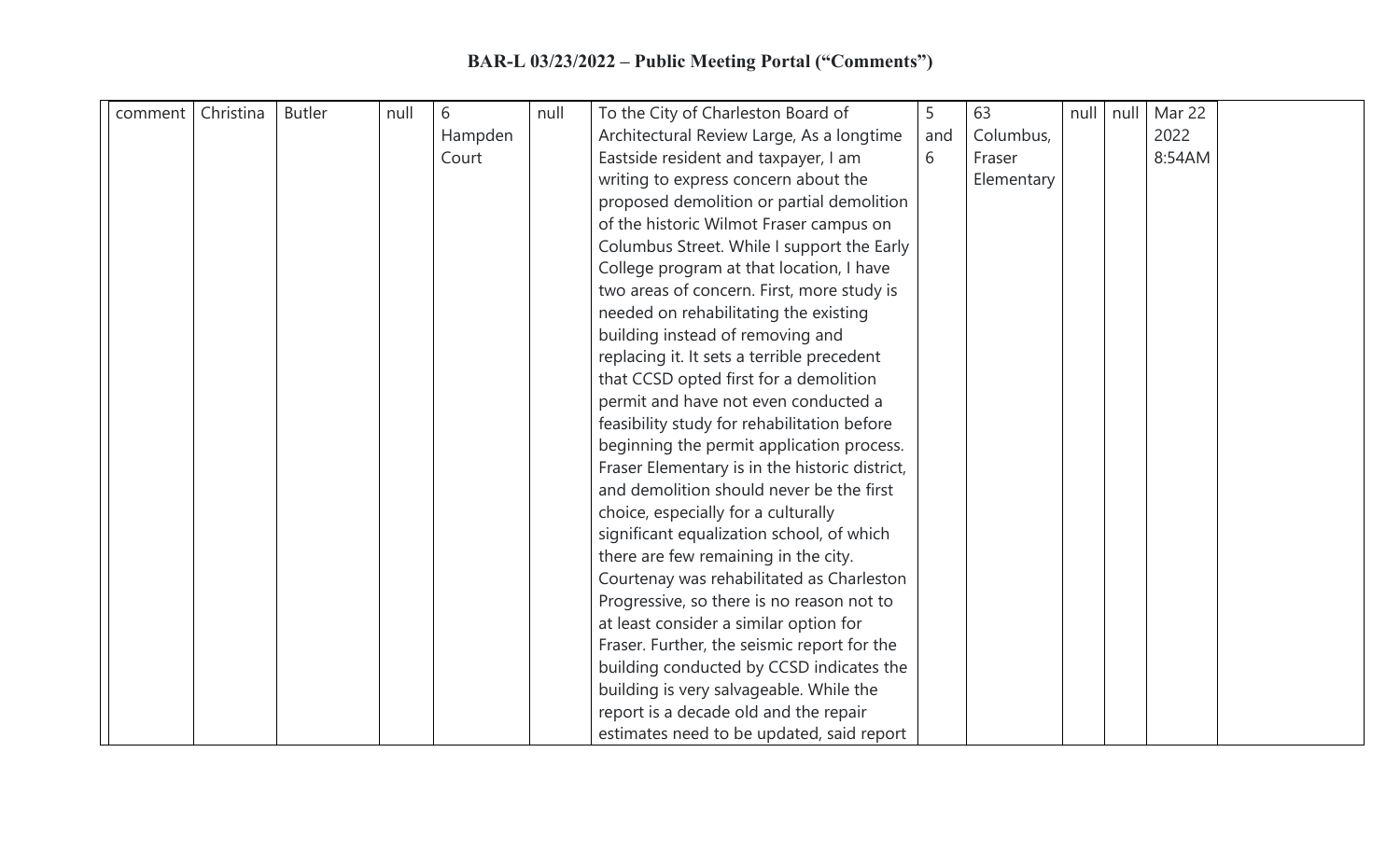| indicates it is not only possible to          |
|-----------------------------------------------|
| rehabilitate the existing building to         |
| current international code, but it appears    |
| to be less than a third the cost of the       |
| \$30,000,000 that CCSD estimates for the      |
| new structure. The seismic report explicitly  |
| states, "although the existing building is    |
| incapable of resisting and earthquake of      |
| moderate magnitude, the structure's           |
| significant number of CMU walls and           |
| current lack of use make it a good            |
| candidate for seismic rehabilitation." The    |
| proposed new building is almost the same      |
| square footage as the current school and      |
| cafeteria, making a wasteful demolition       |
| and redevelopment even less appropriate.      |
| CCSD has not done their due diligence to      |
| properly study viable options to renovate     |
| the existing building, nor have they          |
| considered how a new building with            |
| considerable hardscaping will impact the      |
| surrounding neighborhood, to wit: I have      |
| concerns about the amount of parking          |
| and hardscaping to be installed behind        |
| the school along Drake Street. I know this    |
| is not necessarily in the purview of BAR      |
| Large, but since this large project is        |
| subject to many different levels of           |
| oversight, I fear a holistic view will not be |